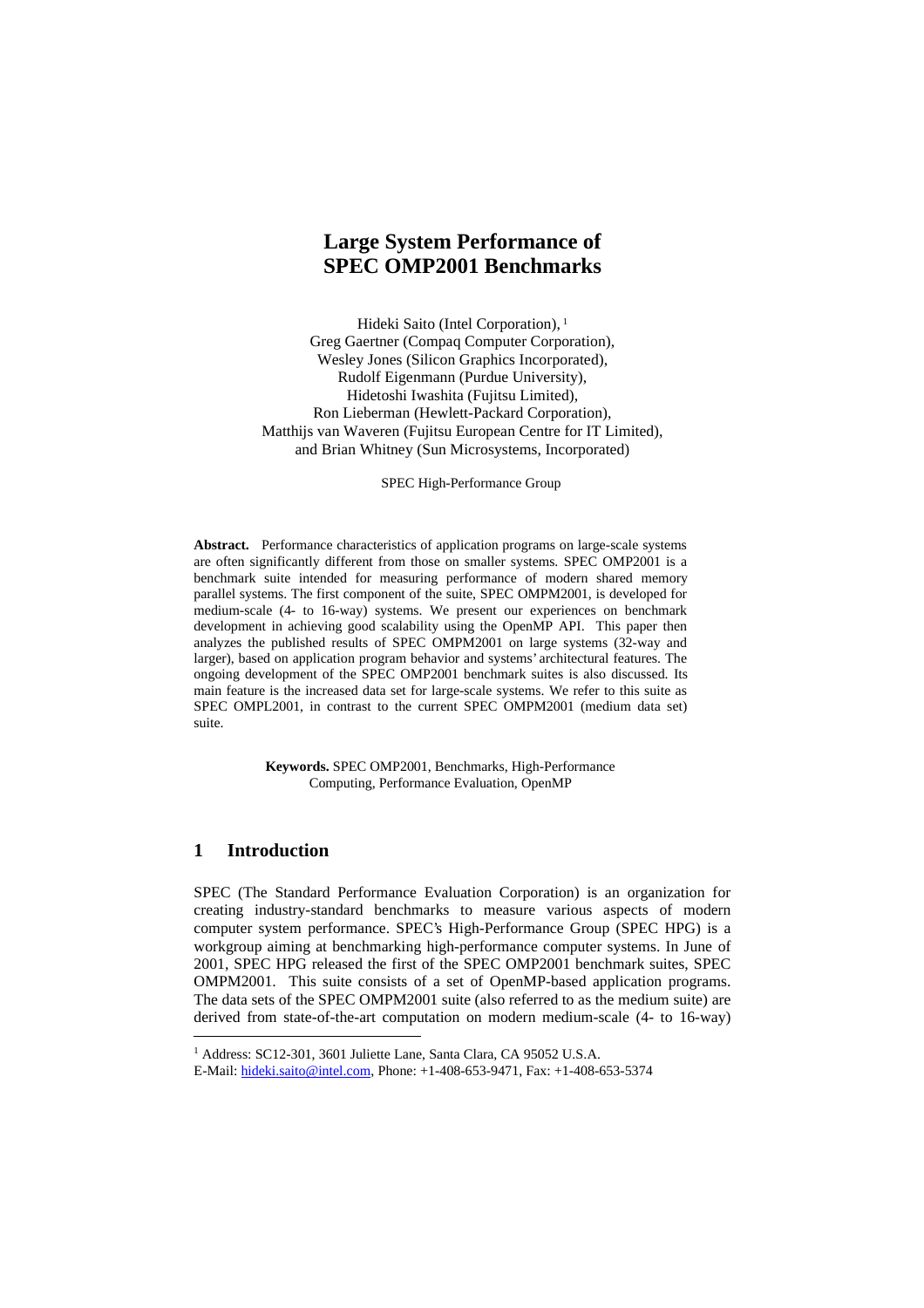shared memory parallel systems. Aslot et al. [1] have presented the benchmark suite. Aslot et al. [2] and Iwashita et al. [3] have described performance characteristics of the benchmark suite.

As of this writing, a large suite (SPEC OMPL2001), focusing on 32-way and larger systems, is under development. SPEC OMPL2001 shares most of the application code base with SPEC OMPM2001. However, the code and the data sets are modified to achieve better scaling and also to reflect the class of computation regularly performed on such large systems.

Performance characteristics of application programs on large-scale systems are often significantly different from those on smaller systems. In this paper, we characterize the performance behavior of large-scale systems (32-way and larger) using the SPEC OMPM2001 benchmark suite. In Section 2, we present our experiences on benchmark development in achieving good scalability using the OpenMP API. Section 3 analyzes the published results of SPEC OMPM2001 on large systems, based on application program behavior and systems' architectural features. The development of SPEC OMPL2001 is discussed in Section 4, and Section 5 concludes the paper.

## **2 Experiences on SPEC OMPM2001 Benchmark Development**

#### **2.1 Overview of the SPEC OMP2001 Benchmark**

The SPEC OMPM2001 benchmark suite consists of 11 large application programs, which represent the type of software used in scientific technical computing. The applications include modeling and simulation programs from the fields of chemistry, mechanical engineering, climate modeling, and physics. Of the 11 application programs, 8 are written in Fortran, and 3 are written in C. The benchmarks require a virtual address space of about 1.5 GB in a 1-processor execution. The rationales for this size were to provide data sets significantly larger than those of the SPEC CPU2000 benchmarks, while still fitting them in a 32-bit address space.

The computational fluid dynamics applications are APPLU, APSI, GALGEL, MGRID, and SWIM. APPLU solves 5 coupled non-linear PDEs on a 3-dimensional logically structured grid, using the Symmetric Successive Over-Relaxation implicit time-marching scheme [4]. Its Fortran source code is 4000 lines long. APSI is a lake environmental model, which predicts the concentration of pollutants. It solves the model for the mesoscale and synoptic variations of potential temperature, wind components, and for the mesoscale vertical velocity, pressure, and distribution of pollutants. Its Fortran source code is 7500 lines long. GALGEL performs a numerical analysis of oscillating instability of convection in low-Prandtl-number fluids [5]. Its Fortran source code is 15300 lines long. MGRID is a simple multigrid solver, which computes a 3-dimensional potential field. Its Fortran source code is 500 lines long.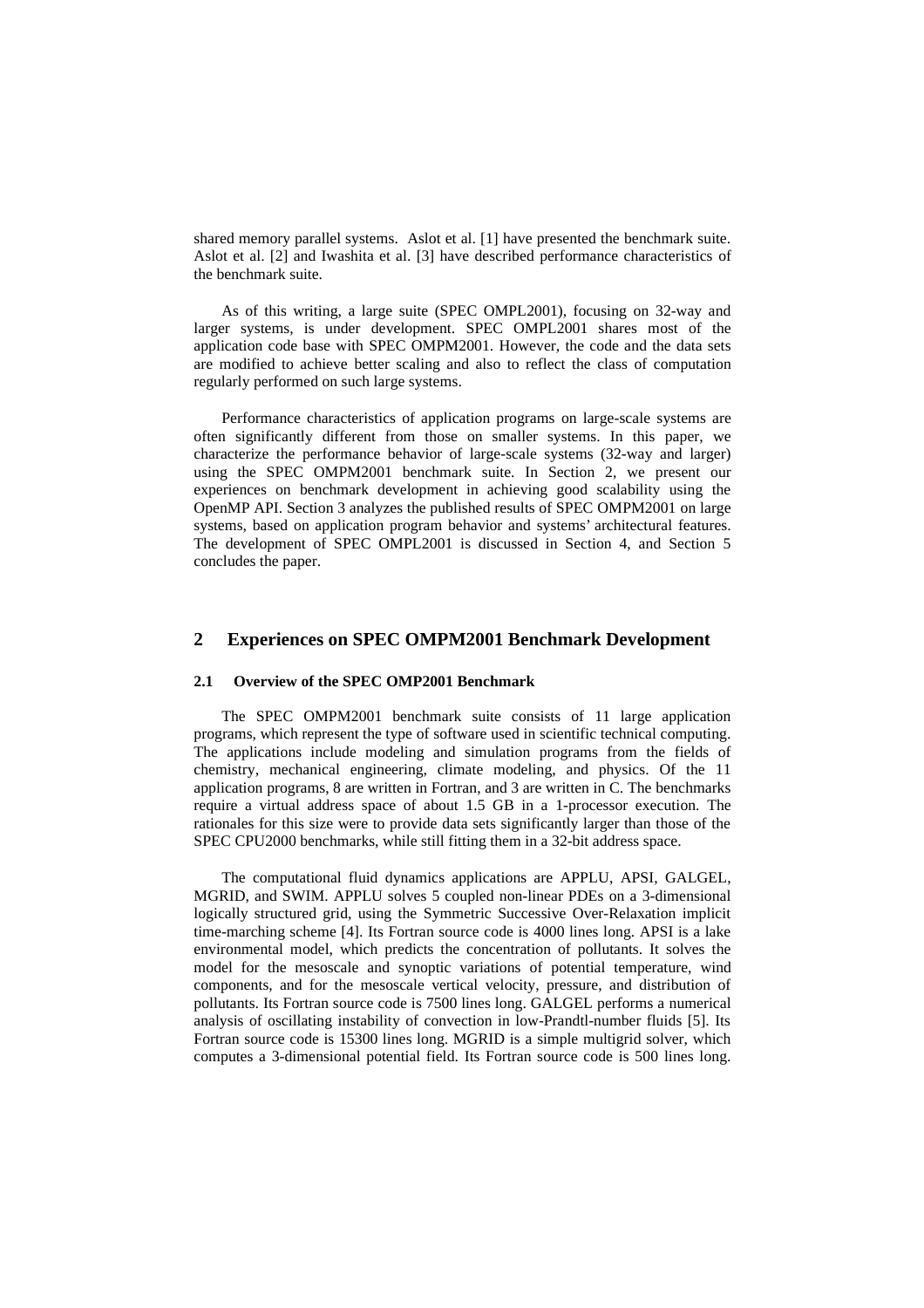SWIM is a weather prediction model, which solves the shallow water equations using a finite difference method. Its Fortran source code is 400 lines long.

AMMP (Another Molecular Modeling Program) is a molecular mechanics, dynamics, and modeling program. The benchmark performs a molecular dynamics simulation of a protein-inhibitor complex, which is embedded in water. Its C source code is 13500 lines long.

FMA3D is a crash simulation program. It simulates the inelastic, transient dynamic response of 3-dimensional solids and structures subjected to impulsively or suddenly applied loads. It uses an explicit finite element method [6]. Its Fortran source code is 60000 lines long.

ART (Adaptive Resonance Theory) is a neural network, which is used to recognize objects in a thermal image [7]. The objects in the benchmark are a helicopter and an airplane. Its C source code is 1300 lines long.

GAFORT computes the global maximum fitness using a genetic algorithm. It starts with an initial population and then generates children who go through crossover, jump mutation, and creep mutation with certain probabilities. Its Fortran source code is 1500 lines long.

EQUAKE is an earthquake-modeling program. It simulates the propagation of elastic seismic waves in large, heterogeneous valleys in order to recover the time history of the ground motion everywhere in the valley due to a specific seismic event. It uses a finite element method on an unstructured mesh [8]. Its C source code is 1500 lines long.

WUPWISE (Wuppertal Wilson Fermion Solver) is a program in the field of lattice gauge theory. Lattice gauge theory is a discretization of quantum chromodynamics. Quark propagators are computed within a chromodynamic background field. The inhomogeneous lattice-Dirac equation is solved. Its Fortran source code is 2200 lines long.

#### **2.2 Parallelization of the Application Programs**

Most of the application programs in the SPEC OMPM2001 benchmark suite are taken from the SPEC CPU2000 suites. Therefore, parallelization of the original sequential program was one of the major efforts in the benchmark development. The techniques we have applied in parallelizing the programs are described in [1]. We give a brief overview of these techniques and then focus on an issue of particular interest, which is performance tuning of the benchmarks on non-uniform memory access (NUMA) machines.

The task of parallelizing the original, serial benchmark programs was relatively straightforward. The majority of code sections were transformed into parallel form by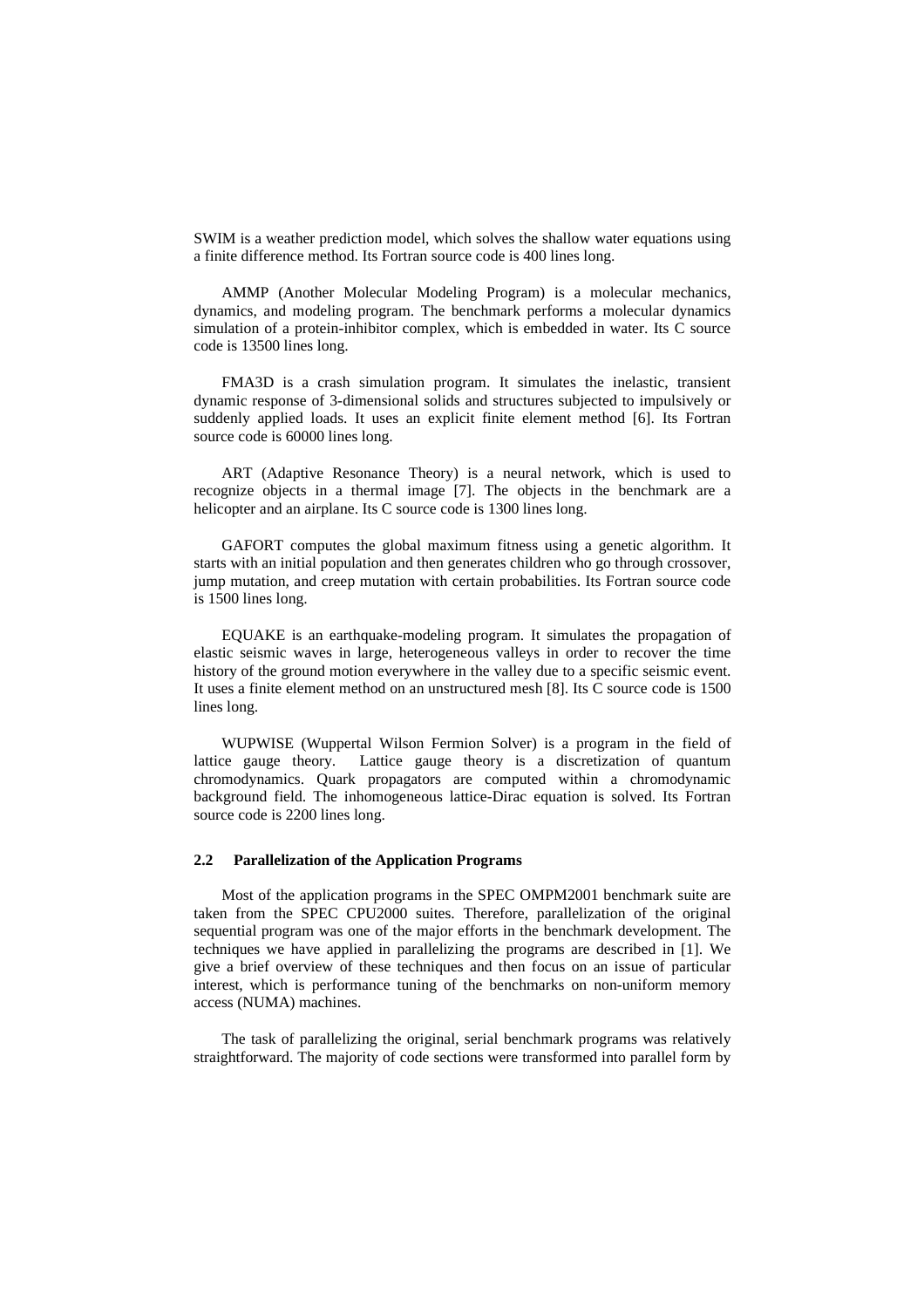searching for loops with fully independent iterations and then annotating these loops with OMP PARALLEL DO directives. In doing so, we had to identify scalar and array data structures that could be declared as private to the loops or that are involved in reduction operations. Scalar and array privatization is adequately supported by OpenMP. When part of an array had to be privatized, we created local arrays for that purpose. Parallel array reduction is not supported by the OpenMP Fortran 1.1 specification [9], and thus these array operations have been manually transformed. As we studied performance and scalability of the parallelized code, we realized that LAPACK routines and array initialization should also be parallel. Note that parallel array reduction is supported by the OpenMP Fortran 2.0 specification [10].

In several situations we exploited knowledge of the application programs and the underlying problems in order to gain adequate performance. For example, linked lists were converted to vector lists (change of data structures). In GAFORT, a parallel shuffle algorithm we decided to use is different from the original sequential one (change of algorithms). In EQUAKE, the global sum was transformed to a sparse global sum by introducing a mask. Classical wisdom of parallelizing at a coarser grain also played a role. We have fused small loops, added NOWAIT at the end of applicable work-sharing loops, and even restructured big loops so that multiple instances of the loop can run in parallel. When memory could be traded for a good speedup, we allowed a substantial increase in memory usage.

Our parallelization effort resulted in good theoretical and actual scaling for our target platforms [1]. In all but one code, over 99% of the serial program execution is enclosed by parallel constructs. In GALGEL the parallel coverage is 95%. Figure 1 shows the speedups computed from Amdahl's formula.



**Figure 1: Amdahl's Speedup for 4, 8, and 16 threads.**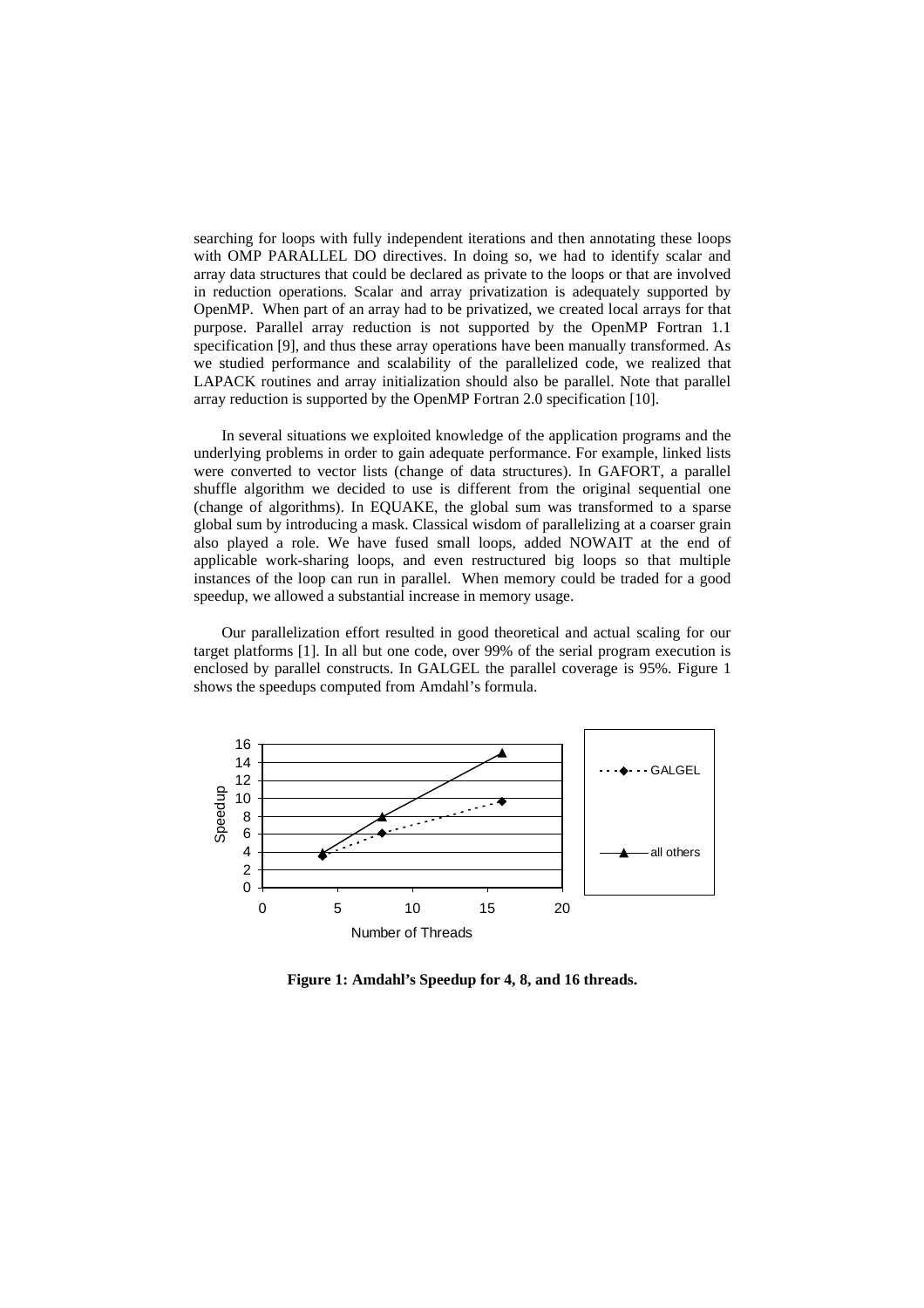#### **2.3 Parallelization of the SWIM Application Program with Initialization for NUMA Architectures**

SWIM represents one of the more simple benchmarks in the SPEC OMPM2001 suite and makes an easy example of the techniques used to parallelize the applications in the SPEC OMPM2001 suite using the OpenMP Standard. It also exemplifies the use of the parallelization of the initialization of arrays and memory to get good, scalable performance on a number of cache-coherent non-uniform memory access (NUMA) architectures.

Swim has 3 subroutines that contain more than 93% of the work as measured at runtime using a performance analysis tool. Each of these subroutines contained loops, one of which contained most of the work of that subroutine. These are twodimensional loops, indexed as U(I,J). So, in the initial parallelization of SWIM, these three loops were parallelized over the J-index to reduce false sharing of cache lines and provide enough work in the contiguous I-direction. The application scaled well to 8 CPUs.

Beyond eight CPUs, a number of problems occurred. We will discuss the 32 CPU case. One of the remaining, serial routines took about 6% of the time on one CPU. By Amdahl's law, this routine would consume over 60% of the execution time on 32 CPUs. A performance analysis tool running on all 32 CPUs with the application indicated that most of this time was spent in one loop. We were able to parallelize this loop over the J index with the help of an OpenMP reduction clause.

At this point the application ran reasonably well on 32 CPUs. But, considering that nearly all of the work had been parallelized, a comparison of the 8-CPU time with the 32-CPU time indicated that the application was not scaling as well as expected. To check how sensitive the application was to NUMA issues, we ran 2 experiments on the SGI Origin3000. In the first, we used the default "first touch" memory placement policy where virtual memory is placed on the physical memory associated with the process that touched the memory first, usually via a load or store operation. In the second experiment we used a placement policy where the memory is spread around the system in a round robin fashion on those physical memories with processes that are associated with the job. In the "first touch" case we found load imbalance relative to the "round robin" case. We also found that some parallelized loops ran much slower with the "first touch" relative to "round robin" memory placement, while others ran better with the "first touch" memory placement. A profile of the parallel loops indicated that the arrays that were affected the most in going from "first touch" to "round robin" were the UOLD, VOLD and POLD arrays. Looking at the code, we found that most of the arrays had been initialized in parallel loops along the J index in the same way that they were parallelized in the sections that did most of the work. The primary exceptions were the UOLD, VOLD and POLD arrays, which were initialized in a serial section of the application. After parallelizing the loop that initialized these arrays, we found that the application scaled very well to 32 CPUs.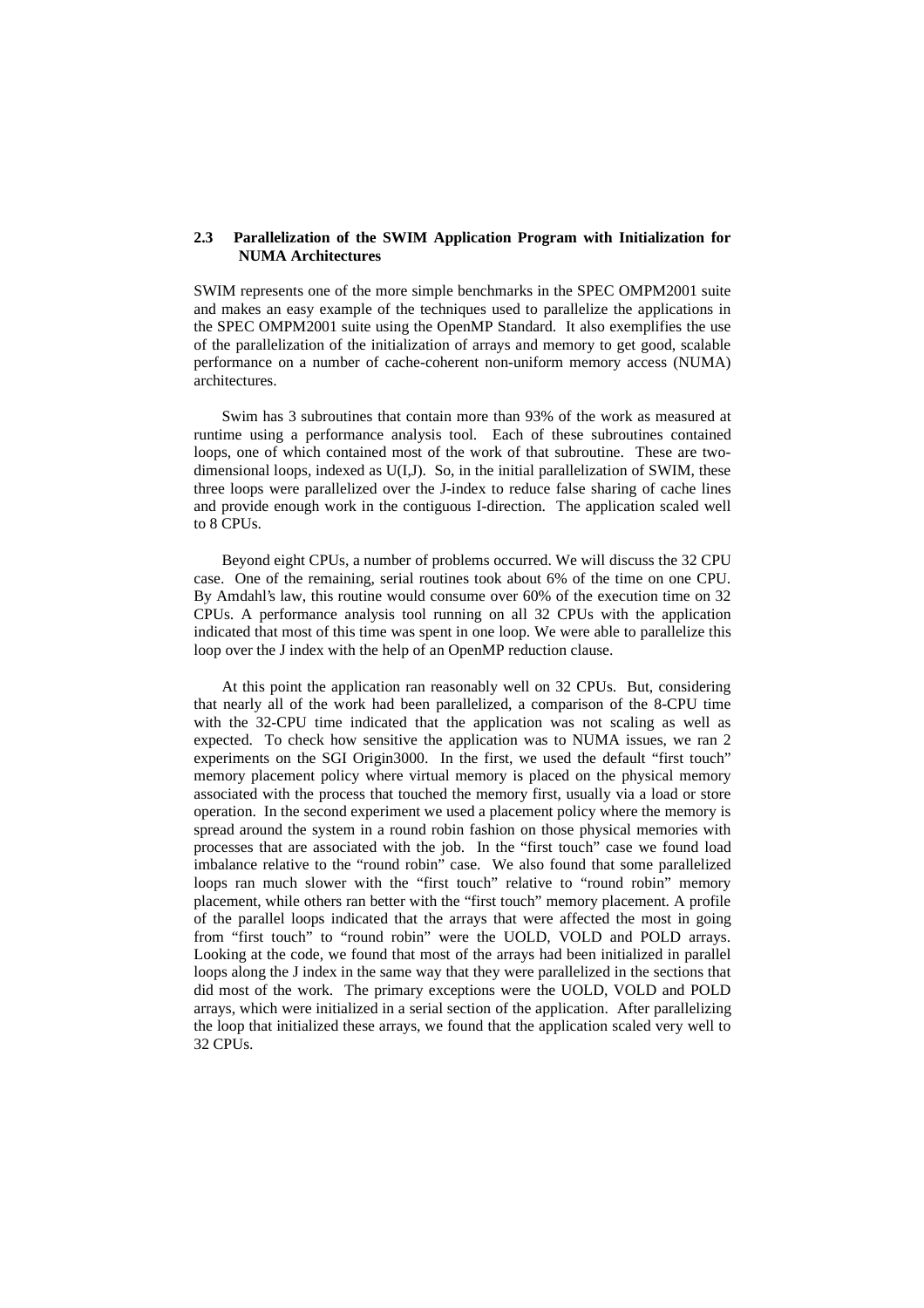A final profile of the application indicated that a few small loops that enforce periodic conditions in the spatial variation of the arrays may also be parallelized for an additional improvement in performance on 32 CPUs. However this modification is not part of the current OMPM2001 suite.

## **3 Large System Performance of SPEC OMPM2001 Benchmarks**

Performance characteristics of application programs on large-scale systems are often significantly different from those on smaller systems. Figure 2 shows a scaling of Amdahl's speedup for 32 to 128 threads, normalized by the Amdahl's speedup of 16 threads. The graph now looks notably different from Figure 1.



**Figure 2: Normalized scaling of Amdahl's Speedup for 16 to 128 threads.**

Amdahl's speedup assumes perfect scaling of the parallel portion of the program. Actual programs and actual hardware have additional sources of overhead, which degrade the performance obtained on a real system relative to the upper bound given by Amdahl's law. Figures 3-6 show the scaling data for published benchmark results of SPEC OMPM2001.

## **3.1 Benchmarks with Good Scalability**

The numbers listed in the following figures have been obtained from the results published by SPEC as of December 23, 2001. For the latest results published by SPEC, see http://www.spec.org/hpg/omp2001. All results shown conform to Base Metrics rules, meaning that the benchmark codes were not modified. For better presentation of the graph, we have normalized all results with the lowest published result as of December 23, 2001 for each platform. The results for the Fujitsu PRIMEPOWER 2000 563 MHz system have been divided by the Fujitsu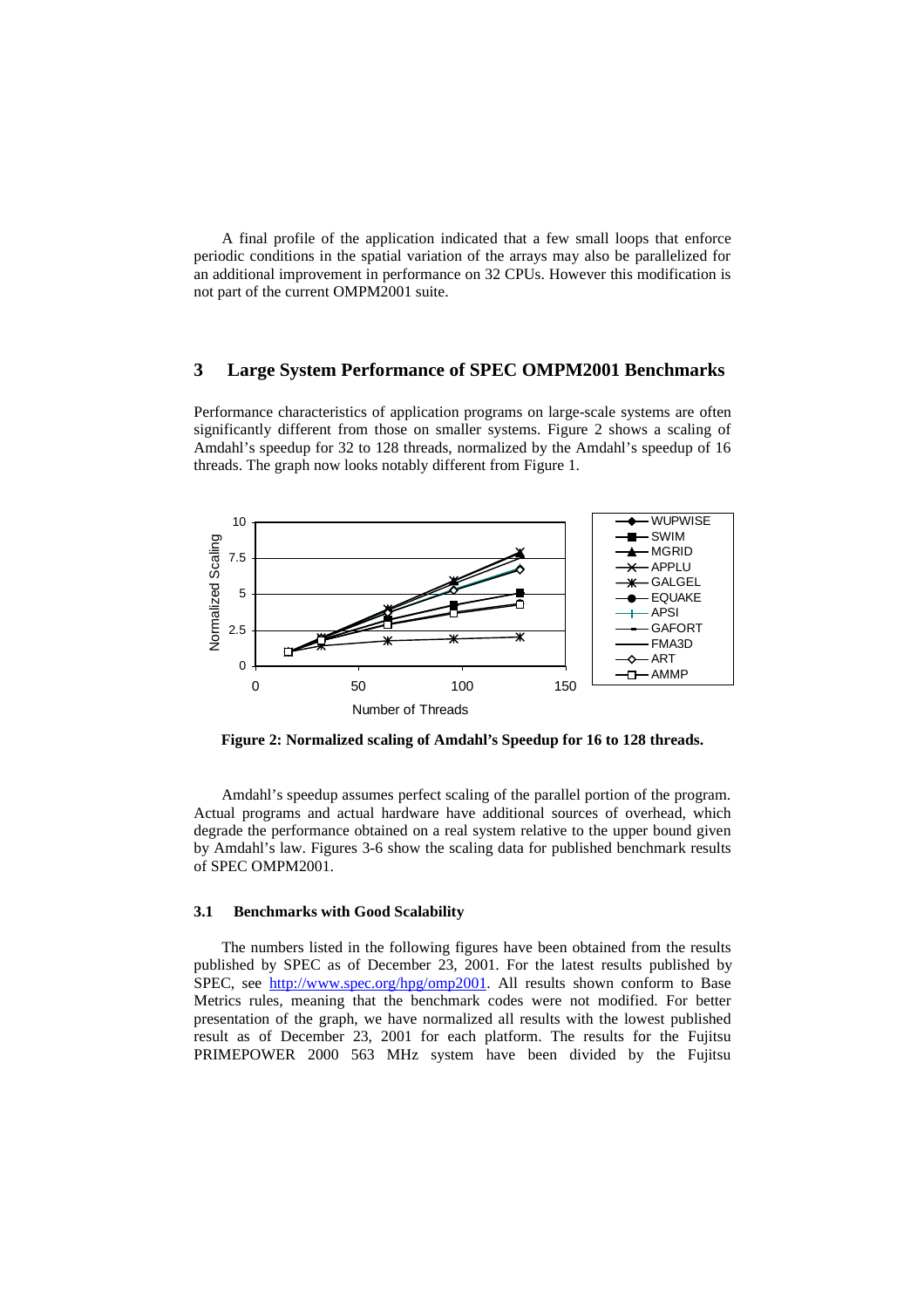PRIMEPOWER 2000 18-processor result. The results for the SGI Origin 3800 500 MHZ R14 K system have been divided by the SGI Origin 3800 8-processor result. Finally, the results for the HP PA-8700 750 MHz system have been divided by the HP PA-8700 16-processor result.

The benchmarks WUPWISE, SWIM, and APSI show good scalability up to 128 processors (Figure 3). The scalability of APSI has a dip between 64 and 100 processors, and this is under investigation.



Figure 3: OMPM2001 benchmarks that show good scalability. The X-axis shows the number of processors. The Y-axis shows performance relative to the lowest published result as of Dec. 23, 2001 for each platform.

#### **3.2 Benchmarks with Superlinear Scaling**

The benchmark APPLU shows superlinear scaling on HP PA-8700, on the SGI Origin 3800, and on the Fujitsu PRIMEPOWER 2000 due to a more efficient usage of the cache as more processors are used (Figure 4). HP's PA-8700 processor has 1.5MB primary data cache (and no secondary cache), and the R14000 in SGI's Origin 3800 has an 8MB off-chip unified secondary cache. The cache of the 8 processor Origin 3800 system (64MB unified L2 cache) is insufficient to fit the critical data, but the cache of the 16 processor system holds it. The cache of the 64 processor PA-8700 system (96MB L1 data cache) is large enough to hold the critical data. Preliminary results on the Fujitsu PRIMEPOWER 2000 system, which also has an 8MB off-chip secondary cache, show superlinear scaling when going from 8 processors with a 64MB L2 cache to 16 processors with a 128MB L2 cache, and to 22 processors with a 176MB L2 cache.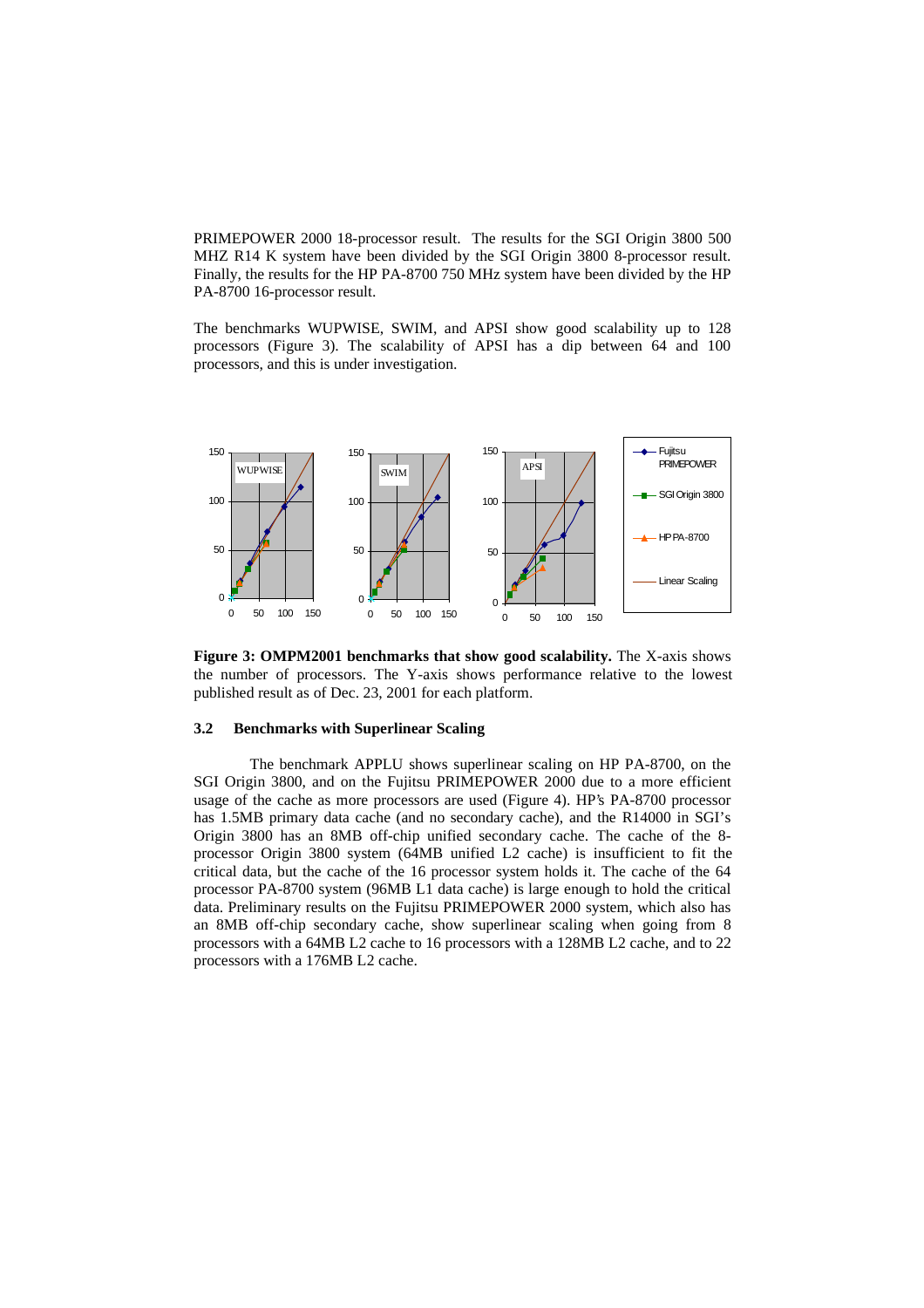

**Figure 4: OMPM2001 benchmark APPLU, which shows superlinear scalability.** The Y-axis shows the speedup relative to the lowest published result as of Dec. 23, 2001 for each platform.

#### **3.3 Benchmarks with Good Scaling up to 64 Processors**

The benchmarks EQUAKE, MGRID, and ART show good scaling up to 64 processors, but poor scaling for larger number of processors (Figure 5). This has been shown on a Fujitsu PRIMEPOWER 2000 system, and the results are normalized by the 18-processor result. MGRID and EQUAKE are sparse matrix calculations, which do not scale well to large number of processors. We expect that the large data set of the OMPL suite, described in the next section, will have better scaling behavior to a large number of processors.

#### **3.4 Benchmarks with Poor Scaling**

The benchmarks GALGEL, FMA3D, and AMMP show poor scaling for all number of processors beyond 8 or 16 CPUs (Figure 6). GALGEL uses the QR algorithm, which has been known to be non-scalable.

## **4 SPEC OMPL2001 Benchmark Development**

As of this writing, the development of a new OpenMP benchmark suite, also referred to as SPEC OMPL2001, is underway. In contrast to the SPEC OMPM2001 suite, the target problem size (working set size and run time) is approximately 4x to 8x larger than SPEC OMPM2001. The entire suite should take no more than two days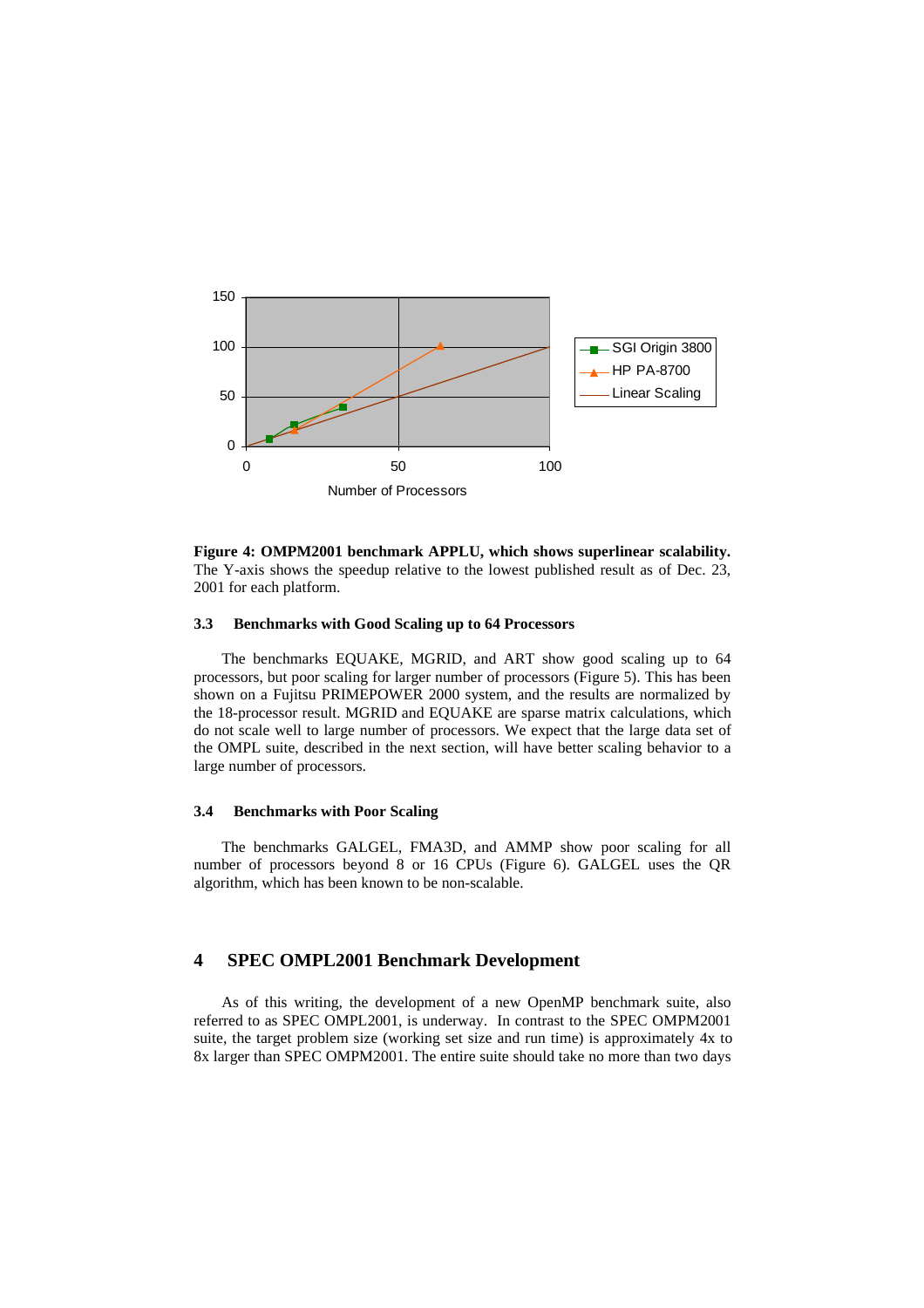to complete on a 16-CPU 350MHz reference machine. On a reference system, we expect the maximum working set size would be around 6GB, which will require a support for a 64-bit address space<sup>2</sup>



**Figure 5: OMPM2001 benchmarks that show good scaling to 64 CPUs.** The Xaxis shows the number of processors. The Y-axis shows the speedup relative to the 18-CPU results as of Dec. 23, 2001.



**Figure 6: OMPM2001 benchmarks that show poor scaling.** The X-axis shows the number of processors. The Y-axis shows the speedup relative to the lowest published results as of Dec. 23, 2001 for each platform.

There are still many unknowns in the final outcome of the SPEC OMPL2001 benchmark suite. We have set the following design goals for the new suite. SPEC OMPL2001 will exercise more code paths than SPEC OMPM2001, necessitating additional parallelization efforts. On some benchmark programs, I/O became a

 <sup>2</sup> More memory would be needed if more CPUs were used.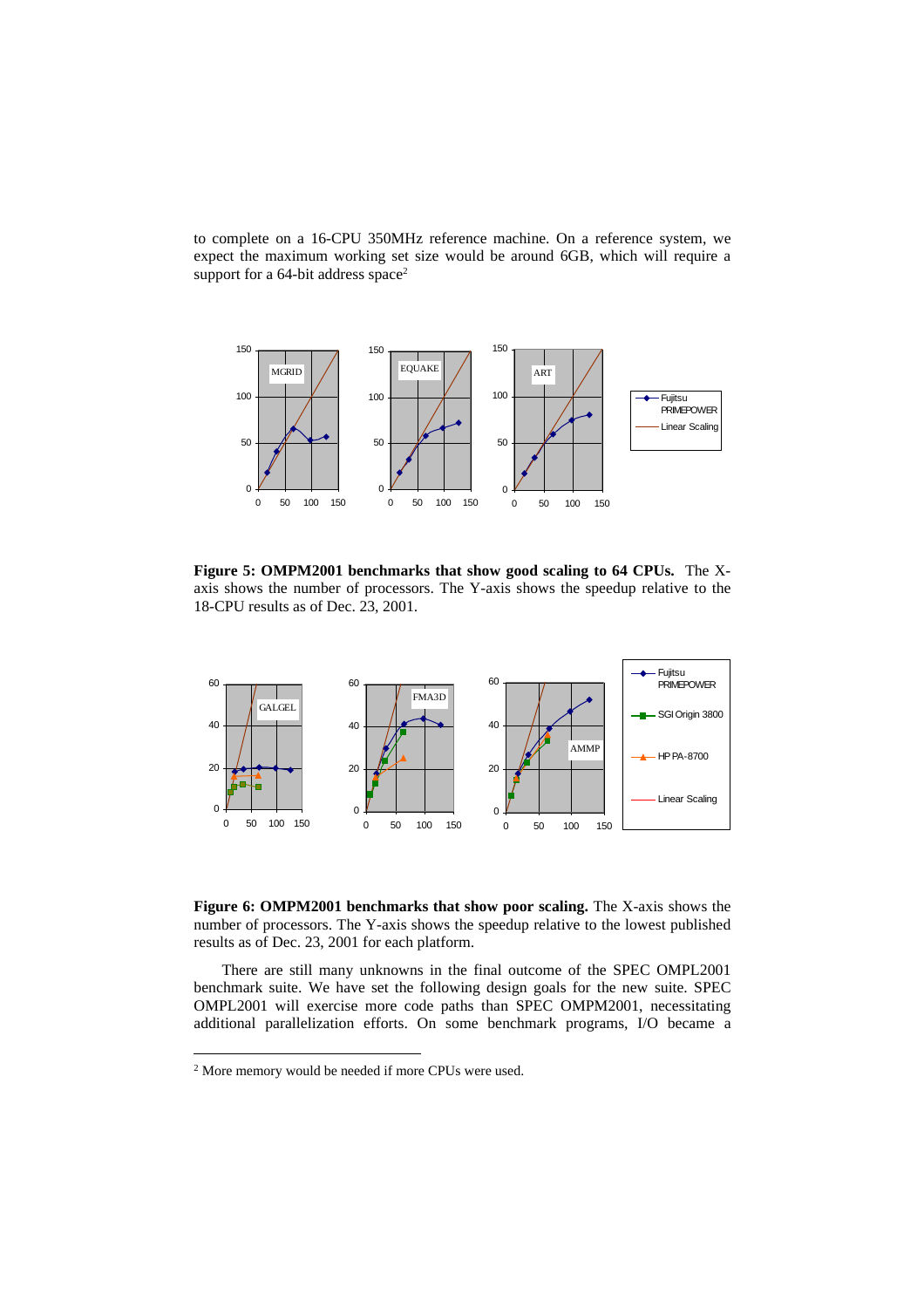bottleneck in handling larger data sets. When I/O is an integral part of the application, parallel I/O would be called for. Alternatively, output can be trimmed down. ASCII input files are most portable and performance-neutral, but the overhead of converting large ASCII input files to floating-point binary can impact the execution time significantly. Furthermore, the C code will be made  $C_{++}$  friendly, so that  $C_{++}$ compilers can also be used for the benchmarks.

Figure 7 shows the scaling of the working set size and the execution time for a 32-processor system. For example, WUPWISE in SPEC OMPL2001 uses 3.5 times more memory than SPEC OMPM2001, and it takes three times longer to execute. This experiment is based on the latest SPEC OMPL2001 benchmark development kit, and thus the code and the data set are subject to changes before the final release of the benchmark.



**Figure 7 Working set and execution time scaling of a preliminary version of the SPEC OMPL suite**

## **5 Conclusion**

In this paper we have analyzed the performance characteristics of published results of the SPEC OMPM2001 benchmark suite. We have found that many of the benchmark programs scale well up to several tens of processors. We have also found a number of codes with poor scalability. Furthermore, we have described the ongoing effort by SPEC's High-Performance Group to develop a new release of the OpenMP benchmark suites, SPEC OMPL2001, featuring data sets up to 6GB in size. SPEC/HPG is open to adopt new benchmark programs. A good candidate program would represent a type of computation that is regularly performed on highperformance computers.